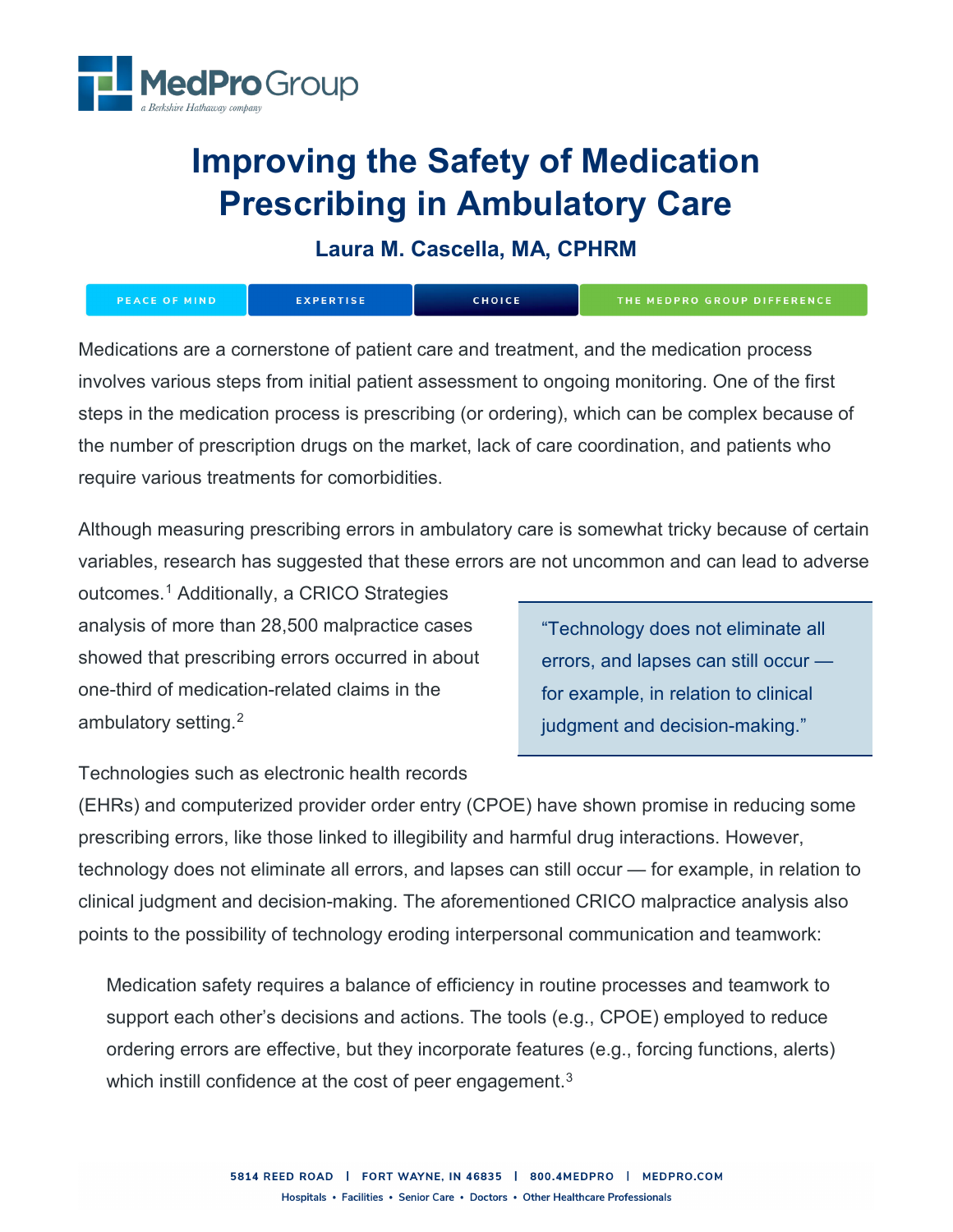With prescribing identified as a key area for safety improvement, this article aims to provide an overview of several aspects of the prescribing process — including reconciling patient medications, prescribing new medications and refills, and managing patients on high-alert medications — and offer helpful risk management tips and strategies.

## **Medication Reconciliation**

In ambulatory care settings — just as in inpatient care settings — careful evaluation of each patient's medical history and health status is an essential element of high-quality care and an important initial step for safe prescribing. Gathering and maintaining detailed and accurate information "is the first priority in medication safety, as it guides physicians to choose the appropriate medication, dose, route, and frequency."[4](#page-8-3)

Medication reconciliation plays a crucial role in patient evaluation. Given that more than half of Americans take prescription medications (four on average),  $5$  it is reasonable to assume that patients are receiving prescriptions from more than one provider — such as family physicians,

"It is reasonable to assume that patients are receiving prescriptions from more than one provider . . . and taking any number of overthe-counter (OTC) drugs, supplements, or herbal remedies."

specialists, and dentists — and taking any number of over-the-counter (OTC) drugs, supplements, or herbal remedies. Further, patients who have been hospitalized might have had additions or adjustments to their medication regimens.

Comprehensively reviewing and reconciling all medications and products that patients use, as opposed to only the medications prescribed at a single practice, and keeping up-to-date health records can help practitioners make informed treatment decisions and reduce the risk of dangerous or undesirable medication interactions and suboptimal treatment outcomes.

The following risk management strategies provide guidance for managing and improving the medication reconciliation process.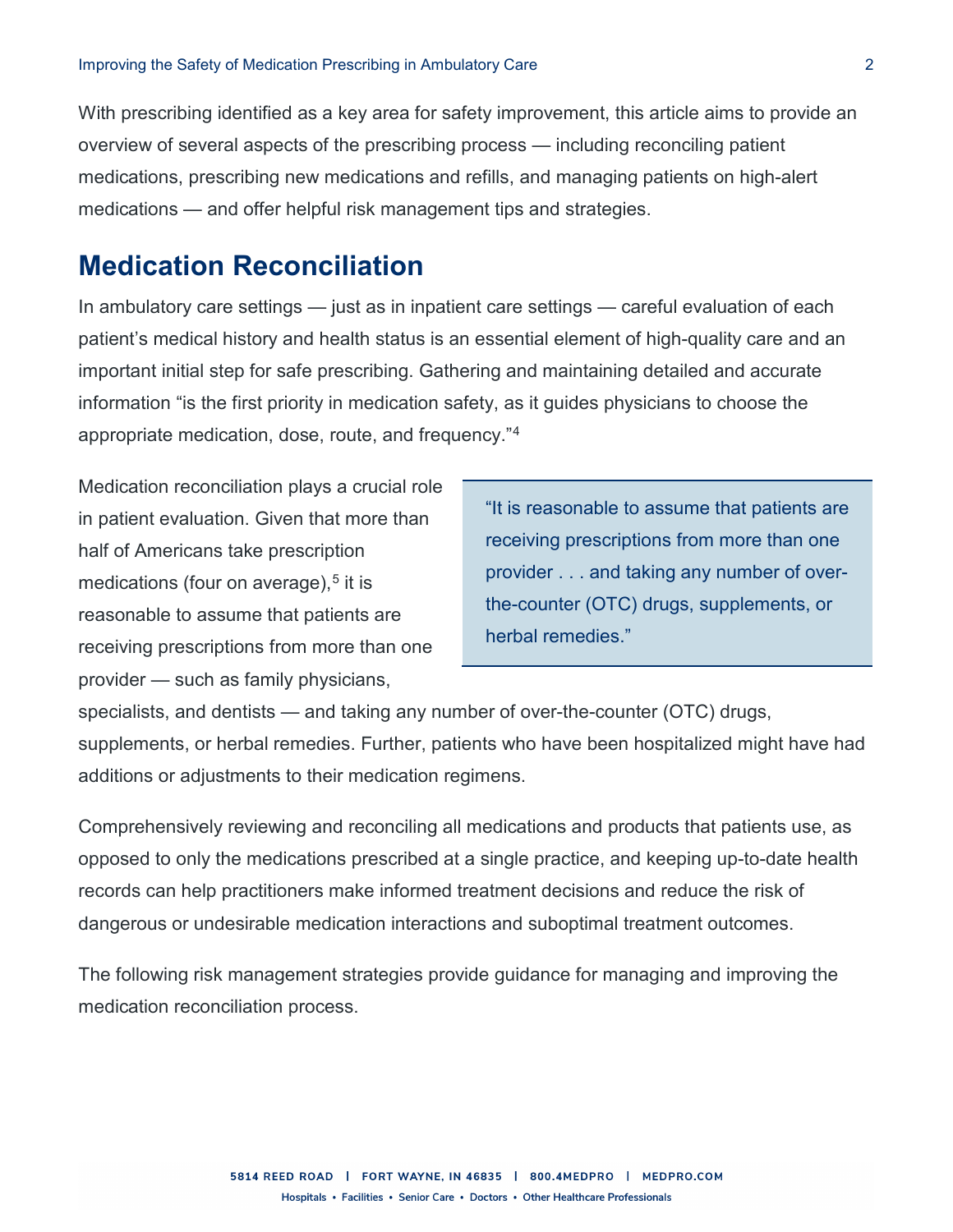### **Risk Management Tips for Medication Reconciliation**

- At each office visit, verify all medications that the patient is taking, including prescription drugs, OTC medications, herbal products, dietary supplements, vitamins, and alternative therapies.
- To assist with verification, ask the patient to bring his/her medications, a written list of medications, or digital pictures of his/her medication bottles to the appointment. Patients who take multiple medications might have difficulty remembering from memory their drug names, dosages, etc.
- Verify that the patient is taking each medication/product as prescribed or per its instructions. It is not uncommon for patients to deviate from treatment recommendations for various reasons.
- Reconcile all verified medications and products against the medication list in the patient's health record. Document the reconciliation during or immediately following the patient encounter to ensure accuracy.
- Document all information related to drug, material, or food allergies in a prominent and consistent location in the patient's health record. List the name of the allergen, the date the allergy was identified, and the patient's reaction.
- Consider recommending medication management tools such as apps, wallet cards, or forms — to help patients keep track of their medications and to assist with the reconciliation process. Various organizations offer these types of resources, including the Agency for Healthcare Research and Quality (AHRQ) and the Institute for Safe Medication Practices (ISMP).
- Do not rely solely on health information technology to facilitate medication reconciliation. AHRQ explains that research has found that "electronic tools often lacked the functionality to accurately reconcile medications, perhaps explaining why medication discrepancies persist even in organizations with fully integrated electronic medical records."[6](#page-8-5)
- Use a medication flow sheet to document all medication orders, including refills, in the patient's health record. Ensure this information is located in a prominent place. Flow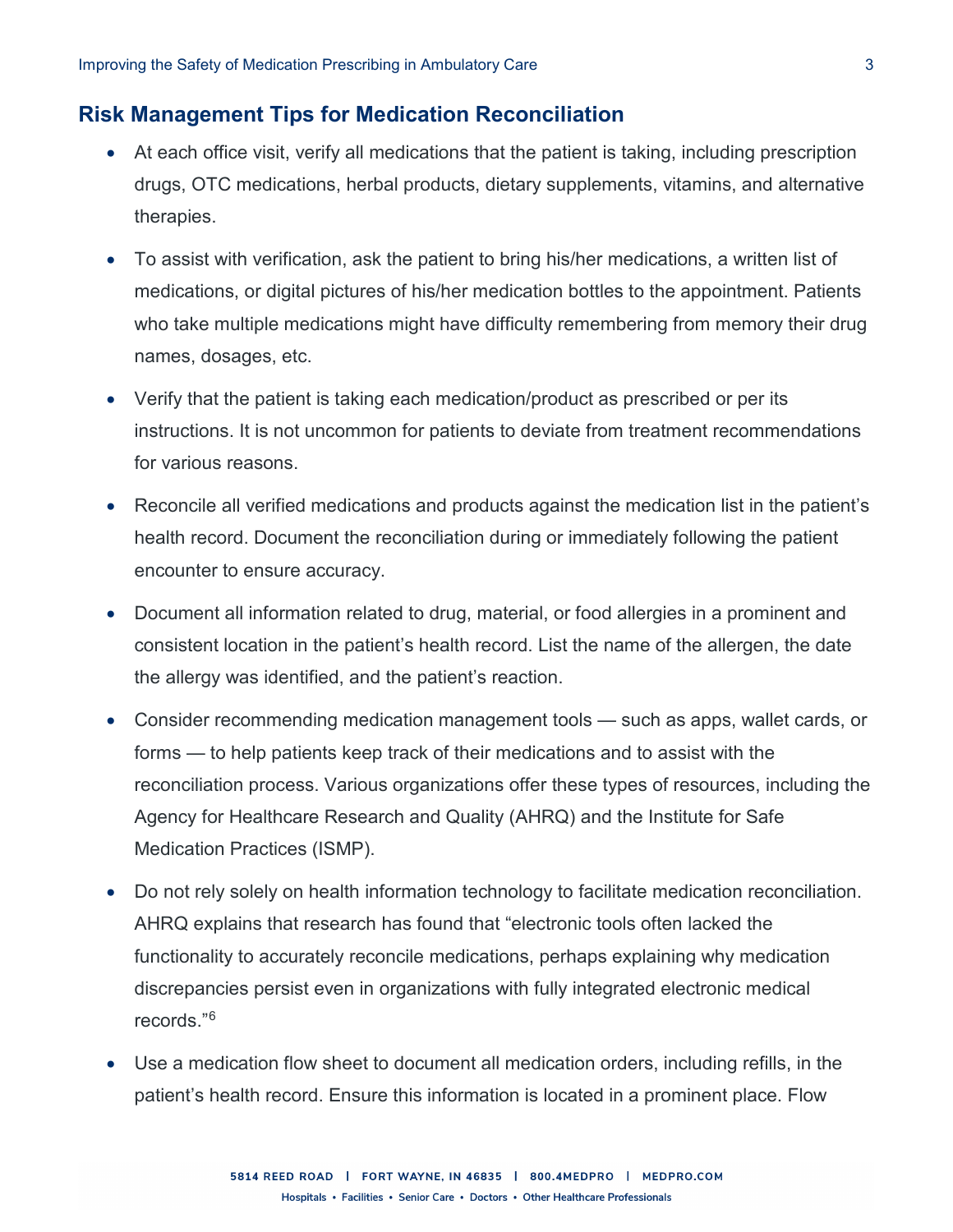sheets should include ample information, such as drug name, dose, administration route, frequency, and purpose.

• When transferring or "handing off" patient care to another provider outside of the practice, send a thorough and detailed list of the patient's medications to the new provider.

# **New Prescriptions, Refills, and Samples**

Writing prescriptions, handling requests for medication refills, and providing sample medications are routine tasks in ambulatory care. Yet, even routine activities can be vulnerable to errors and

oversights in busy clinical settings. Implementing standardized protocols and thorough prescribing guidelines can help address these vulnerabilities, improve patient safety, and potentially minimize liability risks.

"Even routine activities can be vulnerable to errors and oversights in busy clinical settings."

Prescribing guidelines should clearly establish which staff members in the practice are authorized to prescribe medications, order refills, and dispense samples. Prescribing privileges vary by state and might also vary by drug classification (e.g., controlled substances). Organizations that offer virtual care services also should be aware of online [prescribing risks](https://www.medpro.com/telehealth-onlineprescribing-risks) associated with telehealth.

Additionally, prescribing guidelines should establish policies for handling requests for new prescriptions, managing medication refills, standardizing prescription writing through accepted and agreed-upon terminology and abbreviations, and educating staff about potential errors and adverse drug events (ADEs) that can occur in relation to the prescribing process, such as problems with "look-alike/sound-alike" drug names and variations in dose designations.

The following risk management strategies can help ambulatory care facilities develop effective prescribing guidelines and manage processes associated with new prescriptions, refills, and samples.

### **Risk Management Tips for New Prescriptions, Refills, and Samples**

• Stay within your scope/expertise and follow evidence-based guidelines and accepted treatment principles when prescribing medications.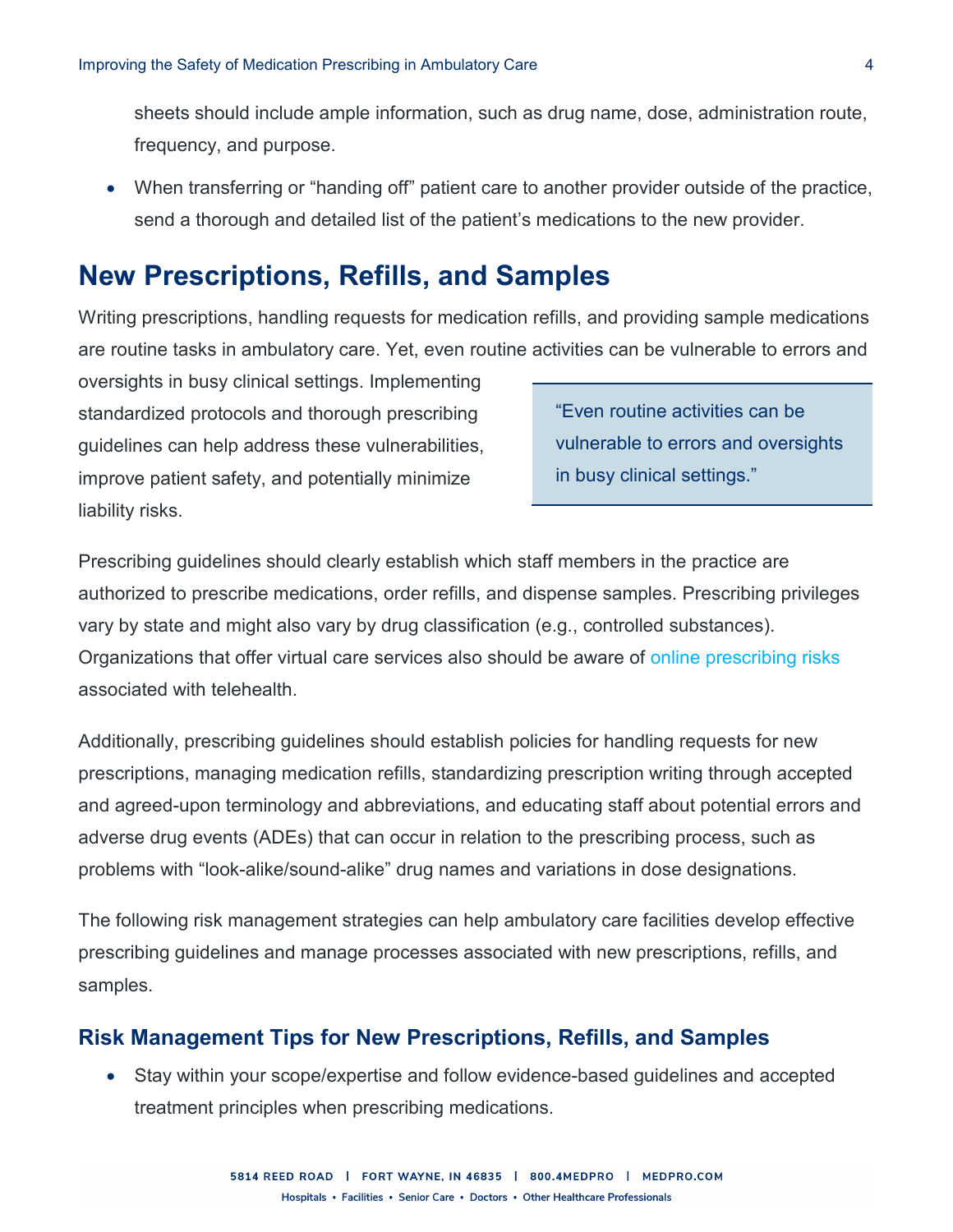- Ensure that accountability for writing prescriptions, handling refill requests, dispensing sample medications, and administering medications is designated to healthcare professionals who are (a) legally permitted by state law to perform these activities and (b) are properly trained and credentialed.
- Be knowledgeable about federal and state laws and regulations related to online prescribing as part of telehealth services.
- Consider frequency of use, cost, and patient lifestyle factors when prescribing new medications, all of which might affect patient adherence to treatment plans.
- Maintain adequate and current drug references and resources, and ensure staff members have easy access to these resources.
- Consider how health technology, such as clinical decision support, can assist in the prescribing process. Also, be aware of the limitations of such technology when devising guidelines and protocols.
- Make sure prescribing guidelines clearly establish when patients must have medical evaluations, testing, or follow-up before healthcare providers will prescribe new medications or refill existing prescriptions.
- Set clear parameters for when prescribing in the absence of a medical evaluation is appropriate and define limitations and restrictions, such as only providing a limited quantity of medication until the patient can come in for evaluation.
- Establish a list of potentially problematic abbreviations, symbols, and dose designations for your practice. ISMP's [List of Error-Prone Abbreviations](https://www.ismp.org/recommendations/error-prone-abbreviations-list) is a helpful resource.
- Ask staff to reference the list of error-prone abbreviations, symbols, and dose designations when communicating medical information to patients, pharmacists, and other providers.
- Create policies that address potential problems with drug names and dosages. For example, require staff to always include the indication for use on prescriptions, use leading zeros as the standard format for writing out dosages, and use commas for dosing units at or higher than 1,000. Consider how technology in your practice can support these safety processes.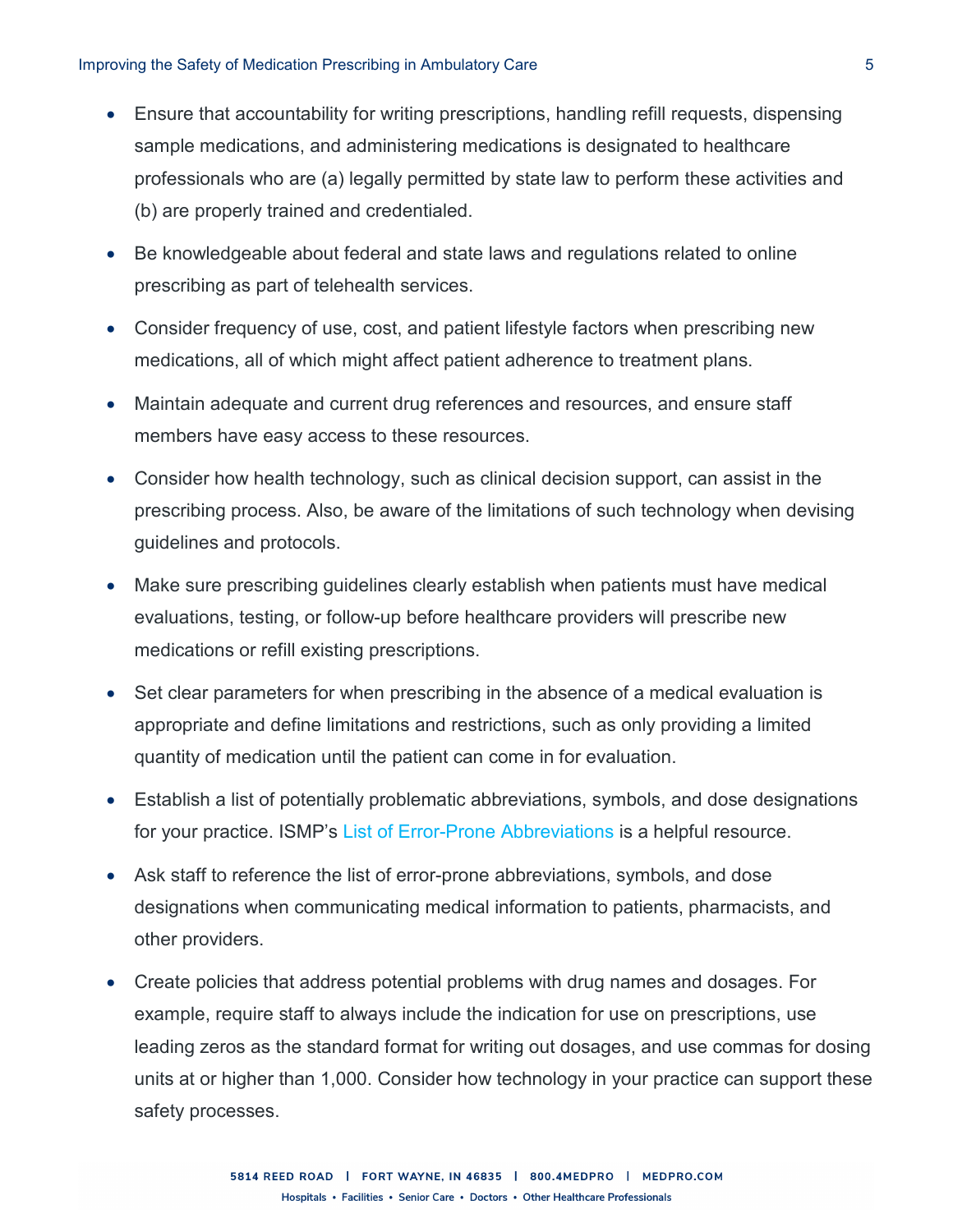• Ensure processes are in place to guide storage, labeling, dispensing, and documentation related to sample medications. For example, expiration dates on sample medications should be routinely audited, and a careful review of patient allergies should take place prior to providing sample medications.

#### **High-Alert Medications**

High-alert medications pose special risks and challenges for ambulatory care facilities striving to implement medication safety measures. "High-alert" refers to medications that "have a propensity to cause serious harm when used in error" and that "require extra precautions when administered, prescribed, dispensed, or refilled."[7](#page-8-6)

Although medication errors are not necessarily more common with high-alert drugs, they are more likely to lead to severe outcomes.<sup>[8](#page-8-7)</sup> ISMP has compiled a list of high-alert medications used

[in community/ambulatory settings](https://www.ismp.org/recommendations/high-alert-medications-community-ambulatory-list) that includes classes of medications (e.g., opioids) and specific medications (e.g., warfarin).

To minimize the risks associated with high-alert medications, facilities can incorporate specific safeguards into their prescribing processes. The "Although medication errors are not necessarily more common with high-alert drugs, they are more likely to lead to severe outcomes."

following risk management strategies provide guidance on developing effective policies and protocols to manage patients on high-alert medications.

### **Risk Management Tips for High-Alert Medications**

- Identify which high-alert medications are prescribed, stored, and/or administered in your organization, and share the list with healthcare providers and staff members.
- Ensure your organization has a standard written procedure and reliable system for tracking test/lab results. The procedure should include guidance for timely review of results, communicating results to patients, and documenting patient follow-up.
- Define and communicate each healthcare team member's role relative to medication management, especially when high-alert medications are involved. Provide staff with medication management education.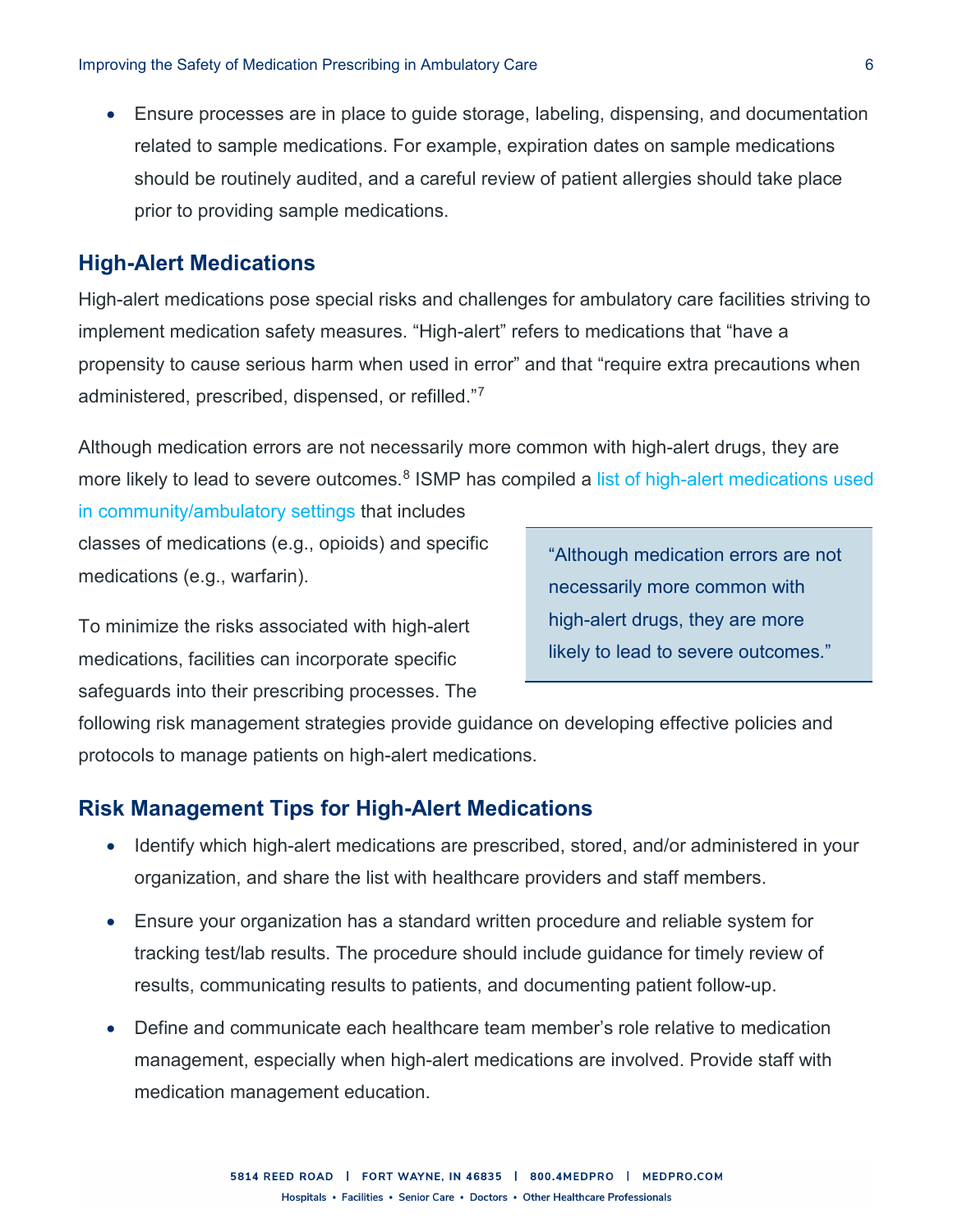- Adhere to [conservative prescribing principles](https://jamanetwork.com/journals/jamainternalmedicine/fullarticle/1105913) to help ensure safe and appropriate use of medications.
- Develop standard protocols for monitoring patients receiving high-alert medications. At a minimum, standard protocols should include frequency of assessment and blood monitoring, guidance for adjusting medications, and standards for patient/family education. Consider using a medication monitoring service (e.g., a warfarin clinic) or implementing one of your own.
- Enable pertinent medication alerts in your EHR system. Determine how best to use your EHR system to track pending test results, patient notifications, and other elements of your standard medication safety protocols.
- Use [computerized provider order entry](https://www.medpro.com/documents/10502/3667697/Risk+Tips_Computerized+Provider+Order+Entry.pdf) paired with a clinical support decision system to help prevent medication ordering, transcribing, and dispensing errors.
- For patients who take high-alert medications, thoroughly document in their health records complete information about prescriptions and refills, any necessary medical follow-up, lab work and results, informed consent conversations, special instructions, and the provision of patient education.
- Use data obtained from prescription drug monitoring programs when prescribing narcotics, or refer patients to pain specialists as appropriate.

#### **MedPro Resources**

MedPro offers healthcare providers numerous resources related to opioid prescribing and pain management:

- [Checklist: Pain Management](https://www.medpro.com/documents/10502/2899801/Checklist_Pain+Management.pdf)
- [Opioid Prescribing: Navigating](https://www.medpro.com/opioid-prescribing-risk-strategies)  [Through a Crisis](https://www.medpro.com/opioid-prescribing-risk-strategies)
- [Opioid Treatment: Liability Risks in](https://www.medpro.com/documents/10502/5086245/Opioid+Treatment+%26+Liability+Risks+in+the+Office+Setting.pdf)  [the Office Setting](https://www.medpro.com/documents/10502/5086245/Opioid+Treatment+%26+Liability+Risks+in+the+Office+Setting.pdf)
- [Risk Resources: Opioid](https://www.medpro.com/documents/10502/2824311/Risk-Resources_Opioid-Prescribing-and-Pain-Management.pdf)  [Prescribing and Pain Management](https://www.medpro.com/documents/10502/2824311/Risk-Resources_Opioid-Prescribing-and-Pain-Management.pdf)
- [Using Pain Management](https://www.medpro.com/pain-management-patient-agreements)  [Agreements as a Tool to Promote](https://www.medpro.com/pain-management-patient-agreements)  [Patient Adherence to Treatment](https://www.medpro.com/pain-management-patient-agreements)
- Consider using medication agreements for patients who take high-alert medications. Agreements should indicate appropriate medication use and expectations. Have the patient sign the agreement and keep a copy in the patient's record.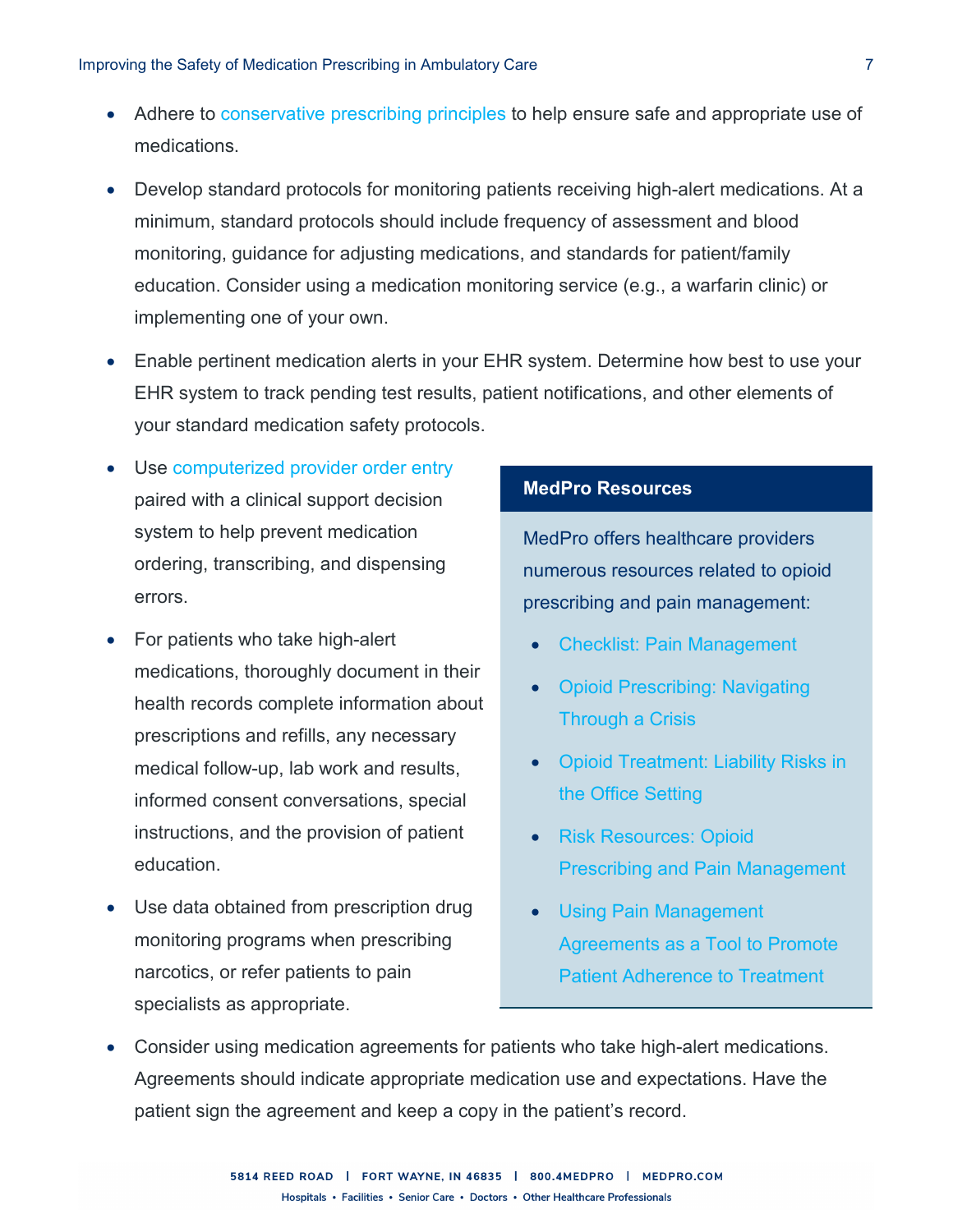- Establish a policy that requires patients to have a medical evaluation before refills of high-alert drugs are authorized.
- Include full and detailed instructions on prescriptions for high-alert medications as well as the indication for use. Avoid using "as directed" in place of specific instructions.
- Allow ample time to discuss high-alert medications with patients and answer questions. Explain how and when the patient should take the medication, and discuss any monitoring or follow-up.
- Consider patients' health literacy when providing educational materials, and use [strategies that support patient comprehension](https://www.medpro.com/documents/10502/2899801/Checklist_Patient+Comprehension.pdf) when educating patients about their medication regimens.
- Design a process for tracking ADEs. Debrief "near misses" and actual events with your team to learn from each occurrence and to prevent future ADEs from happening.

# **In Summary**

Although errors can occur at various stages in the medication process, the complex nature of prescribing opens the door to a number of potential safety issues. The risk of errors and oversights can increase in the absence of clearly defined policies and protocols for safe prescribing.

To avoid potentially harmful ADEs that result from prescribing errors, ambulatory care facilities should develop strategies and implement safeguards that target key areas of the prescribing process for safety improvement. When staff members who are authorized to write prescriptions are aware of these safeguards and in compliance with organizational policies, the risk of serious but preventable errors is minimized.

# **Endnotes**

 $\overline{a}$ 

<sup>1</sup> Gandhi, T. K., Weingart, S. N., Seger, A. C., Borus, J., Burdick, E., Poon, E. G., Leape, L. L., … Bates, D. W. (2005). Outpatient prescribing errors and the impact of computerized prescribing. *Journal of General Internal Medicine, 20*(9), 837-41; Abramson, E. L., Barron, Y., Quaresimo, J., & Kaushal, R. (2011). Electronic prescribing within an electronic health record reduces ambulatory prescribing errors. *Joint Commission Journal on Quality and Patient Safety, 37*(10), 470–478; Agency for Healthcare Research and Quality. (2019, September 7). *Patient safety primer: Ambulatory care safety.* Retrieved from<https://psnet.ahrq.gov/primer/ambulatory-care-safety>